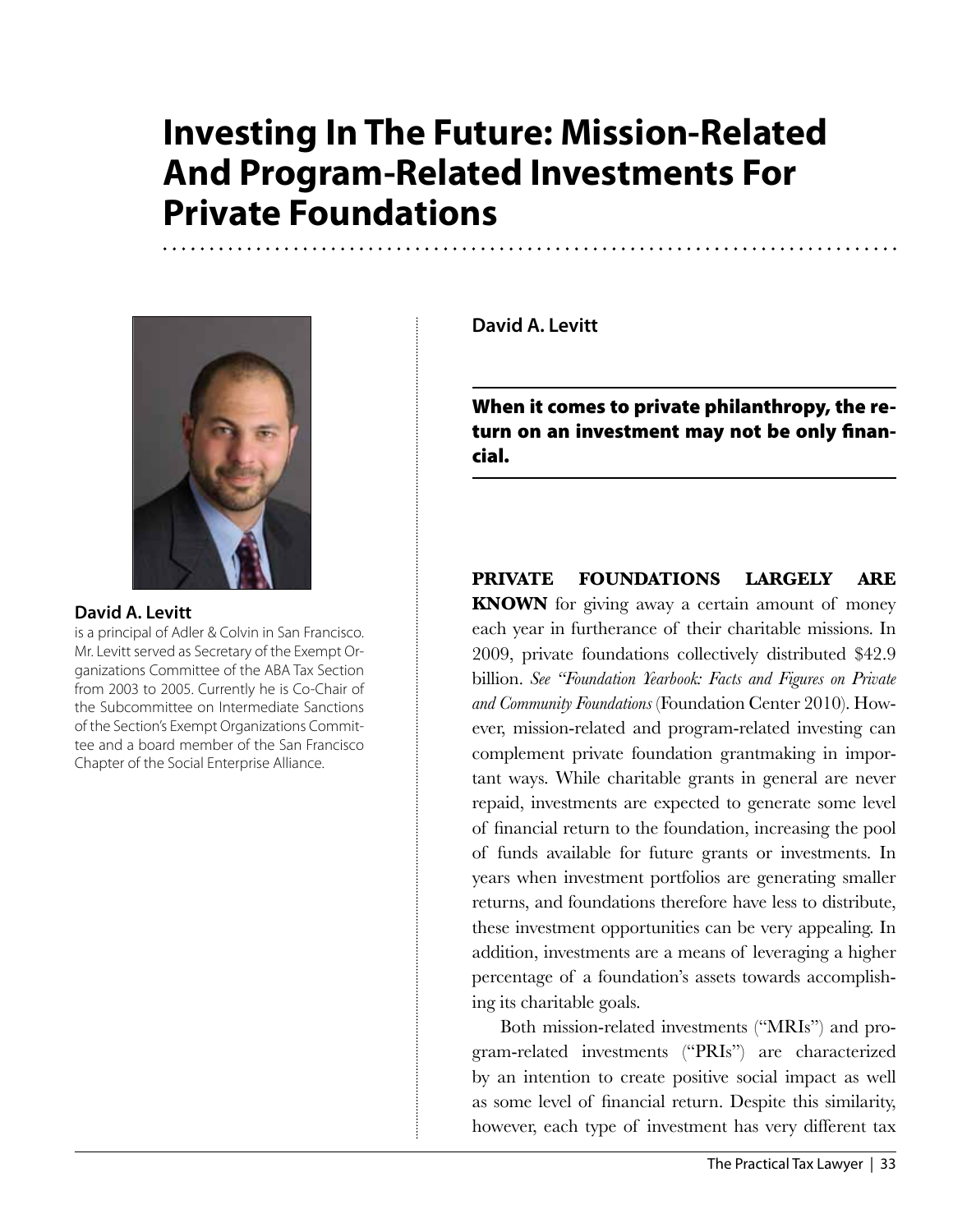consequences for the investing private foundation, as described below.

**Definition of A Mission-Related Investment •** An MRI, also commonly referred to as an "impact investment," is broadly defined as a financial investment that also furthers an organization's mission. Any investment in which the investor intends to generate both a social (including educational or environmental) return as well as a financial return, such that it is not exclusively about profit, could qualify. Despite current common usage, there is no legal definition of an MRI and no legal requirements to qualify for, or prohibitions resulting from, this status.

An MRI is not a charitable activity. MRIs are made from investment assets rather than program assets, sometimes referred to as "the other 95 percent" of a private foundation's assets that are not designated for making charitable qualifying distributions. Because an MRI is a commercial investment, it must be made prudently and satisfy the same investment standards under state and federal law as other investments. On the other hand, MRIs do *not* need to meet the charitable standards that a PRI must meet, described below.

MRIs can be distinguished from socially responsible investments, sometimes referred to as "SRIs," which typically refer to commercial investments that have passed certain positive or negative screens reflecting social criteria. Funds that exclude tobacco or oil companies from their investment portfolios, for instance, illustrate the use of a negative screen. An example of a positive screen would be a fund requirement that all portfolio companies have adopted a set of fair labor practices. MRIs also can be distinguished from investments made for purposes of engaging in shareholder advocacy to influence the future direction or policies of the company (e.g., proxy voting to achieve certain social objectives). In this article, the term MRI refers to an investment in a business enterprise where the business activity itself directly furthers a social mission.

# **Definition of A Program-Related**

**INVESTMENT •** PRIs are mission-driven investments that are closely akin to charitable grants. Unlike MRIs, an investment is required to meet a specific charitable standard to qualify as a PRI. However, a PRI does not need to be a prudent investment.

Private foundations rely on an explicit section in the Internal Revenue Code (the "Code") that defines a PRI and carves them out of the jeopardizing investment rules that prohibit certain types of risky investments. To qualify as a PRI, an investment must meet a three-part test, each of which is discussed in more detail below:

- The primary purpose of the investment must be to further one or more exempt purposes of the foundation.
- The production of income or the appreciation of property may not be a significant purpose of the investment.
- No electioneering and only very limited lobbying purposes may be served by the investment.

## **Primary Exempt Purpose Test**

The first prong—primary exempt purpose—in large measure requires a determination specific to each foundation, its mission, and the proposed investment. There are two parts to the primary exempt purpose test. First, the investment must *significantly further* the accomplishment of the foundation's exempt activities. Second, the investment must be such that it would not have been made *but for* its relationship to the foundation's exempt activities. Treas. Reg. §53.4944-3(a)(2)(i).

## *"Significantly Further" Sub-Test*

To meet the "significantly further" test, the foundation must determine that the PRI is consistent with one or more purposes described in section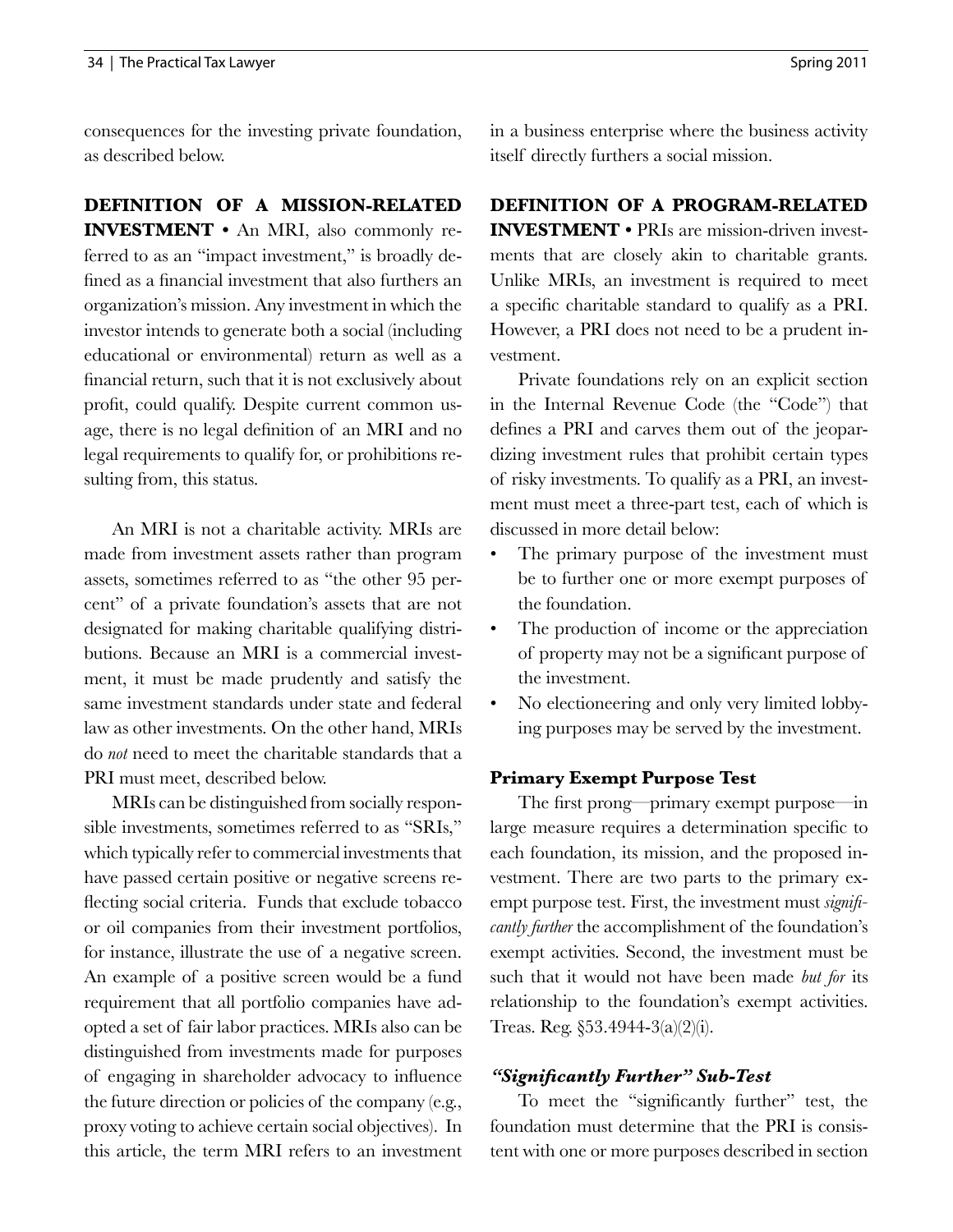$501(c)(3)$ . If the foundation has purposes that are narrower than those generally described in section  $501(c)(3)$ , then the foundation must also determine that the PRI is consistent with the specific charitable purposes of the foundation. For example, if a foundation's stated purpose is to improve the quality of life for the people of Essex County, New Jersey, then a PRI to promote economic development taking place in a foreign country is unlikely to be consistent with that foundation's exempt purposes, even though the PRI is consistent with section 501(c)(3) and likely would be permitted for another private foundation. A foundation must review its own organizational documents (e.g., Articles of Incorporation), along with any other restrictions that may have been placed on the charity's assets, to determine whether a PRI is consistent with that foundation's mission.

Perhaps the most often cited charitable purpose under section  $501(c)(3)$  is the "relief of the poor and distressed or of the underprivileged." Treas. Reg.  $\S1.501(c)(3)-1(d)(2)$ . However, a "charitable" purpose as the term is used in section  $501(c)(3)$  is broader. It also includes the advancement of religion; the advancement of education or science; the lessening of the burdens of government (e.g., providing a service that the government otherwise is required to provide), as well as promoting social welfare by organizations designed to lessen neighborhood tensions, eliminate prejudice and discrimination, and defend human and civil rights secured by law; or the combating of community deterioration and juvenile delinquency. Treas. Reg.  $\S1.501(c)(3)-1(d)(2)$ . *See also* Rev. Proc. 96-32. The IRS and the courts also have recognized a legitimate charitable purpose in the promotion of health and protection of the environment. *See Restatement (Second) of Trusts*, §§368, 372 (1959); *Redlands Surgical Services v. Commissioner*, 113 T.C. 47, 73 (1999), *aff'd per curiam*, 242 F.3d 904 (9th Cir. 2001); Rev. Rul. 75-197, Rev. Rul. 69-545 (health); Rev. Rul. 76–204 and Rev. Rul. 72–560 (environment).

## *"But For" Sub-Test*

To satisfy the but for sub-test, the foundation must be able to conclude that it would not have made the investment but for its contribution to the accomplishment of the exempt purposes of the foundation.

## *Noncharitable Recipients*

A foundation can make a PRI in noncharitable, non-exempt organizations, provided the *purposes* of the investment are charitable. The IRS has recognized that for-profit entities may serve as "the instruments by which the charitable purposes are sought to be accomplished." Rev. Rul. 74-587. The Treasury Regulations also contain 10 examples of investments involving noncharitable recipients, nine of which qualify as PRIs. *See* Treas. Reg. §53.4944-3(b), Examples 1 through 10. In one private letter ruling, the IRS concluded that even though an investing foundation operated "much like a venture capital organization," the foundation's equity investment in a for-profit company still met the primary purpose test, because the foundation intended to encourage the creation of new jobs and economic development in underdeveloped and disadvantaged areas through its investment. PLR 199943044.

#### **No Significant Investment Purpose Test**

The single test here is whether *no significant purpose* of the investment is the production of income or the appreciation of property. This prong is often the most difficult to prove, since some investments inevitably will generate a return. How does one demonstrate that the return was not a significant purpose of the investment? This is easier to do in the case of a below-market loan, where the foundation clearly could have made more money investing the funds elsewhere at a market rate. Equity investments, on the other hand, involve a greater and less predictable opportunity for return on the investment.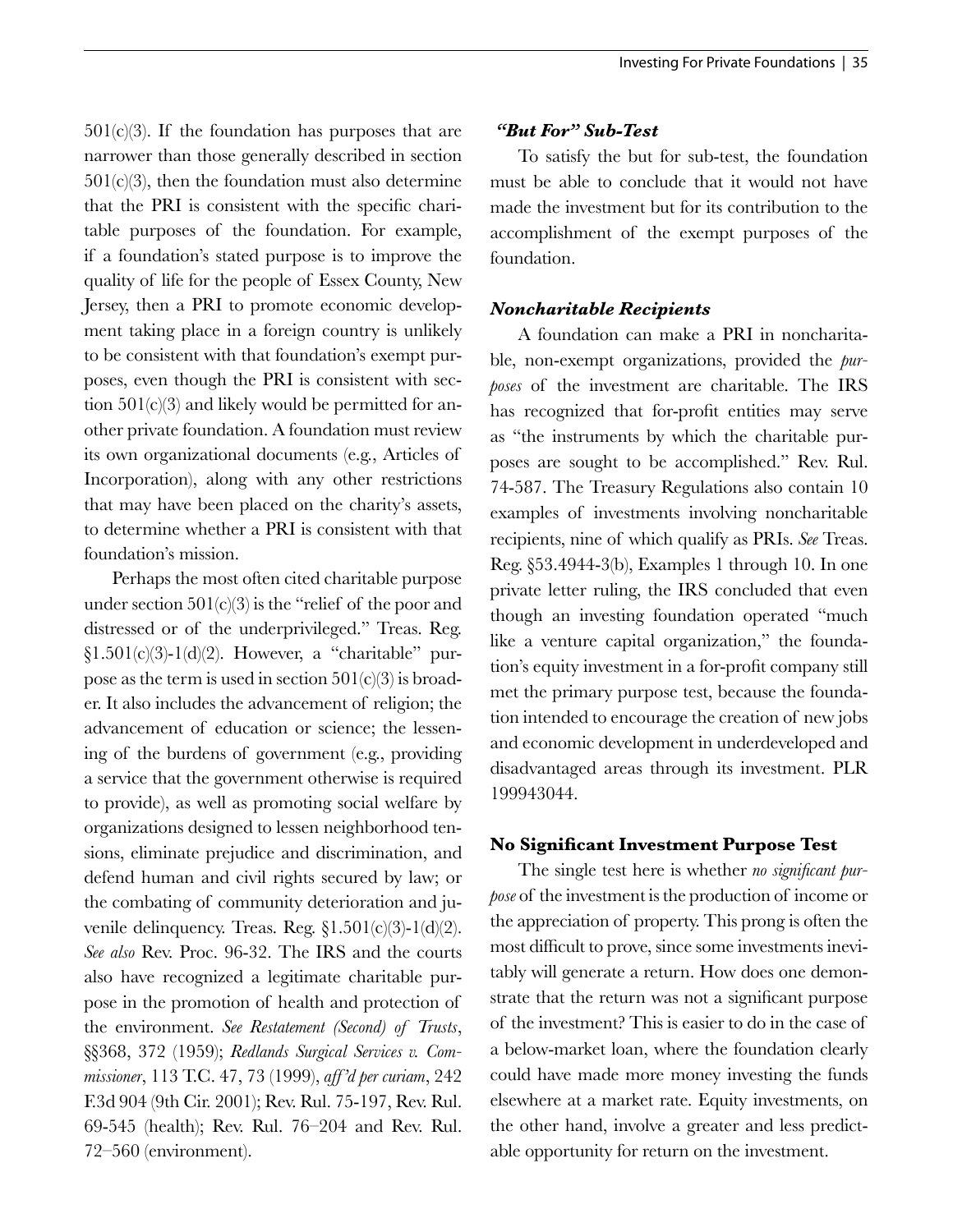The Treasury Regulations state that the IRS will consider whether investors solely concerned with profit would be likely to make the investment on the same terms. Treas. Reg.  $\S 53.4944-3(a)(2)(iii)$ . However, this factor alone is not determinative. It is also relevant, for instance, whether the foundation's investment policy, which sets forth the foundation's parameters for its purely commercial investments, would permit an investment involving the risk-adjusted return of the proposed PRI. Whereas some investments may offer the possibility of a high return, the risks and uncertainty involved may make it very unlikely that this is ever going to happen. It is also important to recognize that an investment that produces *significant* income or capital appreciation is not by itself conclusive evidence that income or appreciation was a significant purpose of the investment, *id.*, and therefore does not preclude the investment from being a valid PRI. The assessment is made at the time of the investment, not in hindsight.

## **No Political Purpose Test**

No purpose of the PRI may be to attempt to influence legislation, or to participate or intervene in campaigns of candidates for public office. Treas. Reg.  $\S 53.4944-3(a)(1)(iii)$ . There is an exception: the PRI recipient may appear before or communicate with a legislative body on a legislative matter of direct interest to the recipient, if the expense of doing so is deductible by the recipient under section 162. Treas. Reg. §§53.4944-3(a)(2)(iv) and 53.4945-  $2(a)(4)$  (which thus allow a business organization to use PRI funds for direct lobbying in certain narrow circumstances). However, the foundation must not earmark any PRI funds for use in such communications or appearances.

The most common method of assuring compliance with the third prong of the PRI test is to obtain a statement from the recipient of the PRI funds pledging compliance with this restriction on use of PRI funds for political purposes. Typically, one would find this statement in the loan agreement, in the case of a loan, or in the guarantee agreement, in the case of a guarantee. In an equity investment, the foundation often enters into a side letter agreement containing the restrictions that it needs to qualify the investment as a PRI, if the terms will not be included in the other transaction documents.

## **Changes In PRI Terms**

The Code and the accompanying Treasury Regulations also address the possibility that after a PRI has been made, the foundation and the recipient may find that changes in the terms of the investment are needed. If the changes, like the original investment, are made primarily to further the investment's exempt purposes and not significantly to improve the prospects for income or capital appreciation from the PRI, there is no problem. Treas. Reg. §53.4944-3(a)(3)(i). Changes made "for the prudent protection of the foundation's investment" also will not ordinarily cause the investment to lose PRI status. *Id.* Other changes however may affect qualification as a PRI. In that case, reliance on a legal opinion based on circumstances before the change would no longer protect the foundation or its directors.

A "critical change in circumstances," such as when the PRI turns out to be serving illegal purposes or private purposes of the foundation or its managers, will cause the investment to cease to be program-related. *Id.* A foundation will not be penalized, however, if it terminates the PRI within 30 days after it or its managers have actual knowledge of the critical change in circumstances. *Id.*

**Federal Tax Consequences Of Making An MRI or a PRI •** In general, PRIs are treated similarly to grants for purposes of the federal tax rules governing private foundations, while MRIs do not receive the same treatment. Below is a summary of how certain Code provisions apply to both types of investments.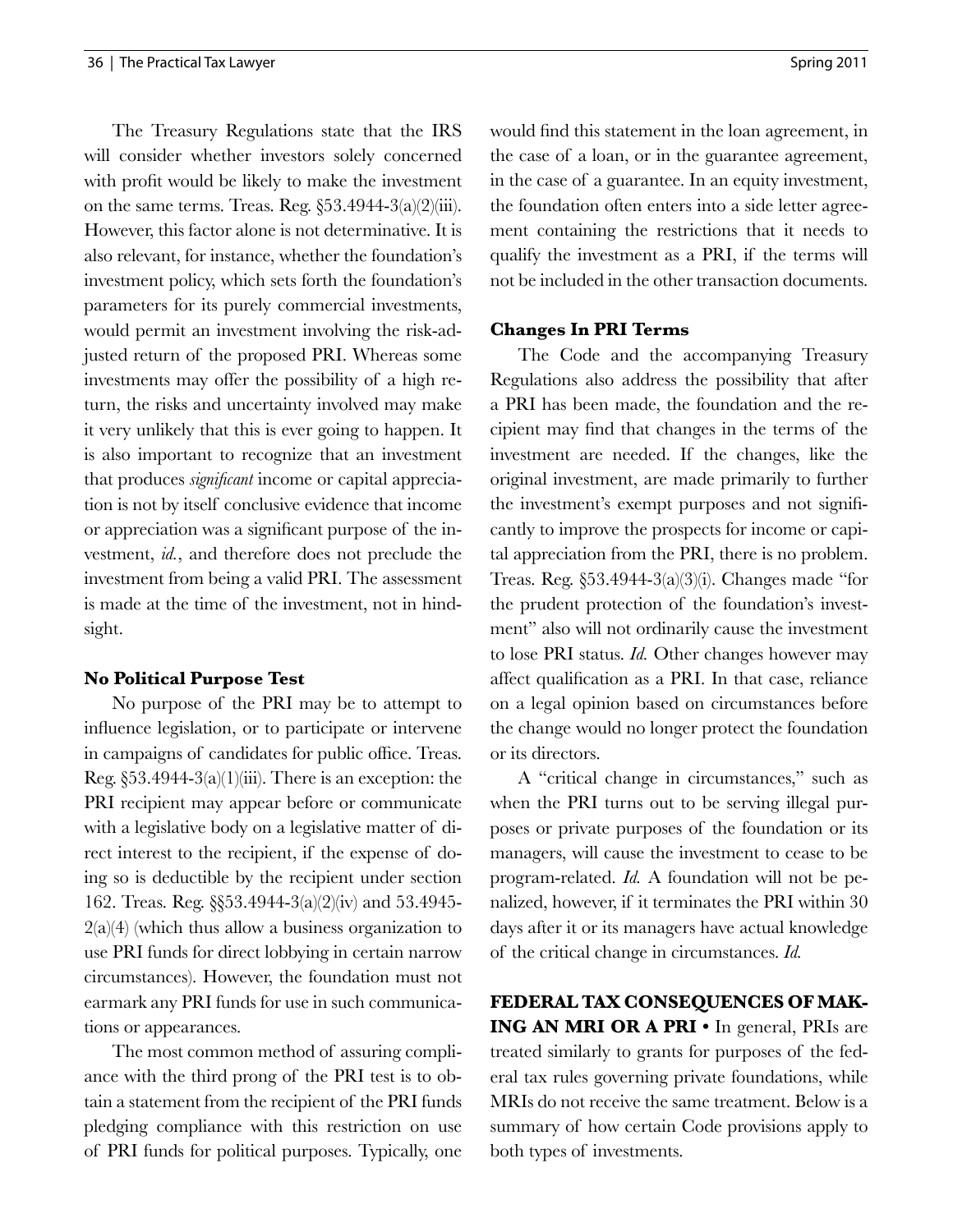## **Excise Tax On Net Investment Income**

Section 4940 imposes an excise tax on the net investment income of private foundations. The amount of that tax is currently two percent, but in certain circumstances the tax may be reduced to one percent. This annual tax on a private foundation's net investment income applies to income generated by both MRIs and PRIs. Therefore, where the terms of a loan provide for the payment of interest, the two percent tax will apply to PRI or MRI income just as it does to a foundation's other investment income. In addition, the Pension Protection Act of 2006 has clarified that capital gains on an equity investment, whether structured as an MRI or a PRI, are also taxable under section 4940. *See* Pension Protection Act §1221, codified at §4940(c).

#### **Mandatory Distributions**

Section 4942 requires a private foundation to distribute each year, for charitable purposes, an amount equivalent to five percent of the fair market value of the foundation's noncharitable assets. PRIs count toward meeting a foundation's annual distribution requirement. In addition, PRIs are excluded from the foundation's assets on which the five percent distribution is calculated. Therefore, a foundation with an asset base of \$5 million in 2010, that has a distributable amount for that year of \$250,000 (5%), and that makes a \$250,000 equity PRI on January 1, 2011 (i) will have satisfied its qualifying distribution requirement that must be made before the end of 2011 and (ii) will not include the \$250,000 PRI in its investment assets for purposes of calculating the 2011 distributable amount. The foundation's required distributions to be made before the end of 2012 therefore will be less than if the foundation had made an MRI of \$250,000 in 2011 (by 5% of \$250,000, or \$12,500).

Because PRIs count toward meeting a foundation's mandatory payout requirement, repayment of a PRI in a future period may increase its distribution requirement in that future year. A foundation's annual distribution requirement is increased by the amount a foundation receives as repayment of principal or a return on capital from a PRI previously used to meet its prior qualifying distribution requirement in the tax year following the year in which the repayment is received. This recapture applies only to the return of principal or capital, not to capital gains, dividends, or interest received beyond the initial investment. A foundation also may avoid increasing its annual distribution if it has excess qualifying distributions in the past five years that can be carried forward. Taking the same foundation above with \$5 million in assets: if it instead made a PRI loan of \$2 million in year one to be repaid in year 10, the \$2 million loan is treated as a qualifying distribution in year one, which then can be carried forward five years before it expires. (The foundation is only required to pay out \$250,000 each year.) Therefore, repayment in year 10 after this carry-forward period is over will create an additional \$2 million payout requirement.

A foundation therefore will need to plan for appropriate accounting and reporting to the IRS of PRIs as qualifying distributions, both when investments are made and also when they are repaid. MRIs, on the other hand, do *not* count toward meeting a foundation's annual distribution requirement and are *not* excluded from the foundation's assets on which its five percent distribution requirement is calculated.

#### **Excess Business Holdings**

Under section 4943, a private foundation and its disqualified persons together may own no more than 20 percent (and in some cases 35 percent) of the voting or ownership interest in a business enterprise. §4943. (Some exceptions apply.) This restriction on business holdings applies to MRIs and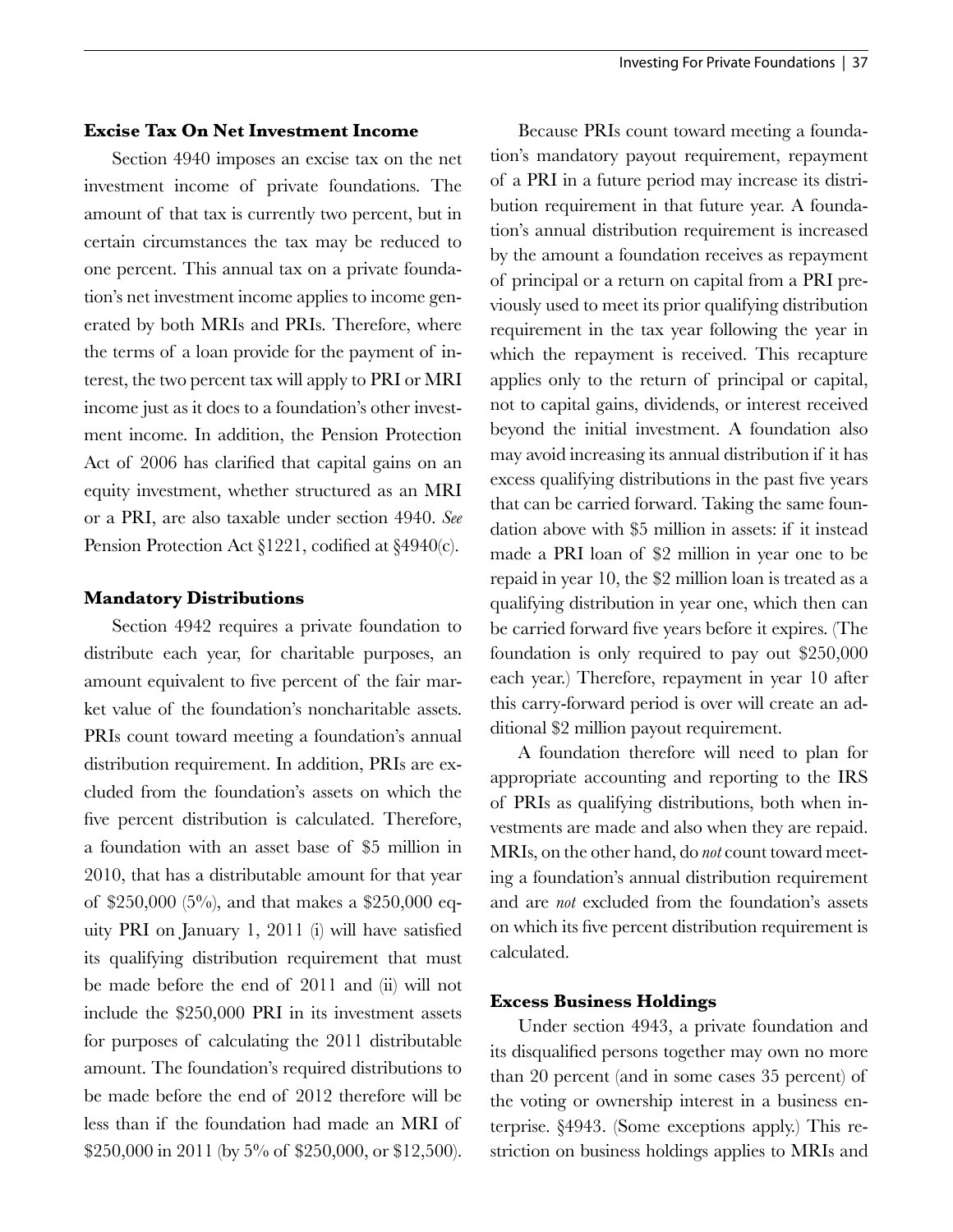therefore limits a private foundation and its disqualified persons together from owning more than a certain percentage of the voting shares of a business corporation or of the profits interest in a partnership or limited liability company. PRIs, on the other hand, are not included in the calculation of excess business holdings; therefore, an ownership interest acquired through an equity PRI is not limited by the excess business holding rules.

## **Jeopardizing Investments**

Section 4944 imposes an excise tax on private foundation investments that are deemed to "jeopardize the carrying out of any of its exempt purposes." §4944(a)(1). Both a private foundation and its directors and officers can potentially be subject to excise taxes for making imprudent investments. MRIs are subject to these jeopardizing investment rules. PRIs, on the other hand, exist specifically as an exception to the jeopardizing investment rules and therefore are not subject to penalty under section 4944.

## **Expenditure Responsibility**

Section 4945 imposes penalties on private foundations that make "taxable expenditures" and on any foundation manager who, knowingly and without reasonable cause, participates in the making of a taxable expenditure. If the taxable expenditure is not reversed, additional penalties are imposed. The rules regarding taxable expenditures apply to PRIs, including the expenditure responsibility requirements described below. MRIs, on the other hand, are not subject to these requirements.

When a foundation makes a grant or PRI in a noncharitable entity, such as a for-profit corporation, the foundation must exercise expenditure responsibility or it will have made a taxable expenditure. The private foundation "is responsible to exert all reasonable efforts and to establish adequate procedures (1) to see that the grant is spent solely for the purpose for which it is made, (2) to obtain full and complete reports from the grantee on how the funds are spent, and (3) to make full and detailed reports [to the IRS]." §4945(h). This oversight requirement consists of a "pre-grant inquiry," a written agreement containing specific terms, receipt of certain reports from the recipient, and grant/PRI reporting to the IRS on Form 990-PF.

The Treasury Regulations enumerate requirements for the contents of a written investment agreement and for the frequency and types of reporting for PRIs that are distinct from the expenditure responsibility requirements which apply to grants made to noncharitable entities. (Treas. Reg. §53. 4945-5(b)(3) provides for the terms that must be in grant agreements, while Treasury Reg. §53.4945- 5(b)(4) provides the requirements for PRIs.) The foundation must receive a written commitment signed by an appropriate officer, director, or trustee of the recipient organization that specifies the purpose of the investment and includes an agreement by the recipient to do all of the following:

- To use all the funds received from the private foundation only for the purposes of the investment and to repay any portion not used for such purposes, provided that, with respect to equity investments, such repayment shall be made only to the extent permitted by applicable law concerning distributions to holders of equity interests;
- At least once a year during the existence of the program-related investment, to submit full and complete financial reports of the type ordinarily required by commercial investors under similar circumstances and a statement that it has complied with the terms of the investment;
- To maintain books and records adequate to provide information ordinarily required by commercial investors under similar circumstances and to make such books and records available to the private foundation at reasonable times; and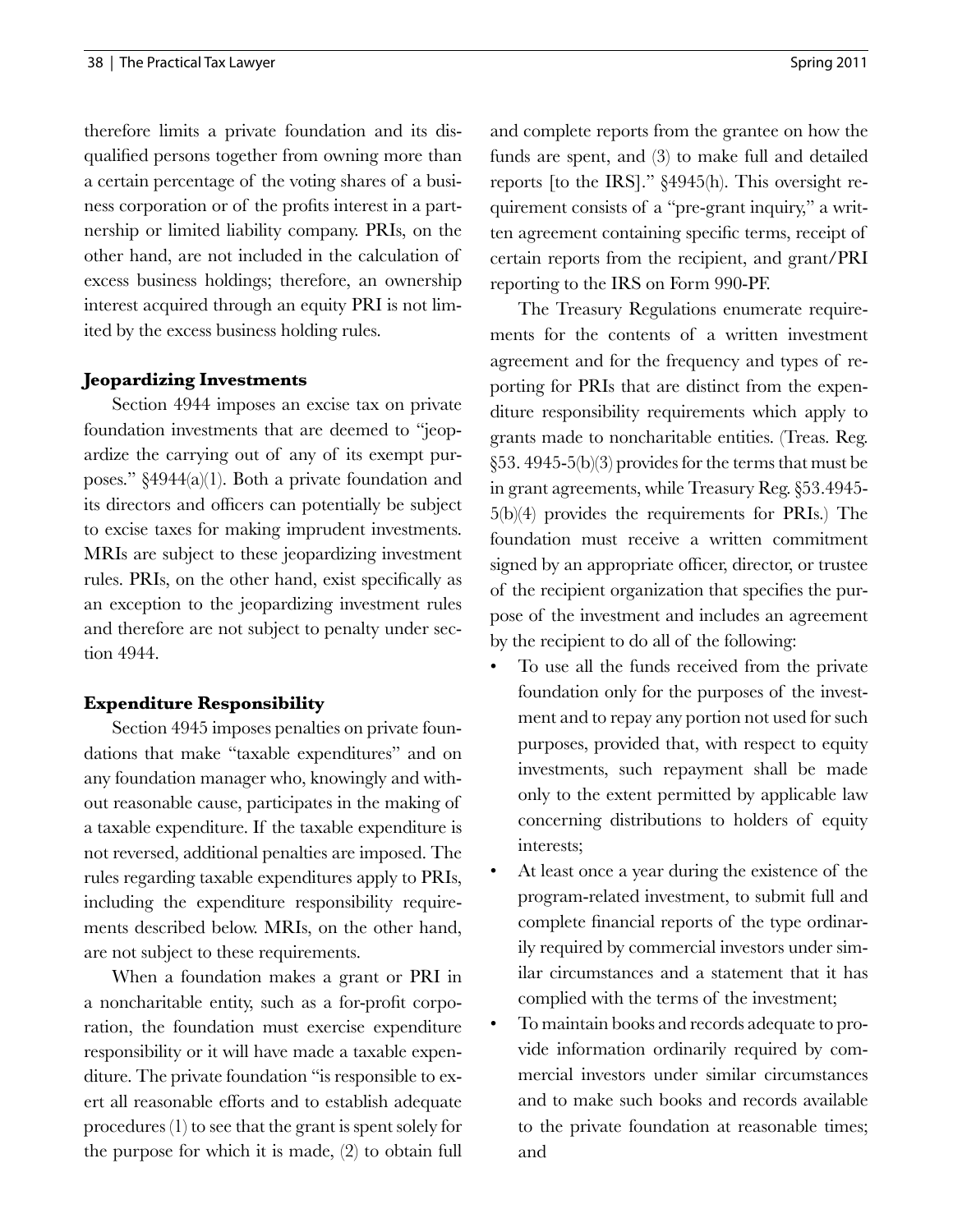• Not to use any of the funds for other purposes prohibited under section 4945 (e.g., legislative lobbying or candidate electioneering activity).

Although a grant recipient must account for the funds separately, the recipient of a PRI investment need not hold the funds in a separate account or otherwise account for the funds separately, unless the private foundation asks it to do so.

# **Self-Dealing**

A private foundation is subject to the prohibitions on self-dealing described in section 4941. Selfdealing prohibitions apply to all private foundation transactions, including both MRIs and PRIs*.*

The self-dealing prohibition imposes severe sanctions on a variety of transactions between a private foundation and a "disqualified person." A disqualified person includes any person (including any individual, entity, trust, or estate) that is related to a foundation as a substantial contributor or foundation manager, persons owning a certain amount of a substantial contributor, certain family members of any of the above, persons that are owned to a certain extent by disqualified persons, and (for 4941 purposes only) relevant government officials. Prohibited transactions include the sale, exchange, or leasing of property; loans or other extensions of credit; or the furnishing of goods, services, or facilities, all subject to certain limited exceptions.

In addition to the specific self-dealing transactions enumerated in the Code, a private foundation also may not engage in any transaction that involves "the transfer to, or use by or for the benefit of, a disqualified person of the income or assets of a private foundation."  $\S 4941(d)(1)(E)$ .

A common self-dealing concern for both PRIs and MRIs is when the foundation and disqualified persons co-invest in a company or investment fund or otherwise mutually participate in an investment opportunity. Consequences to both the foundation and the disqualified persons can be severe. The key issue under section 4941 is often whether the coinvestment constitutes the use of private foundation assets for the benefit of disqualified persons. The IRS has issued a number of rulings on co-investment, identifying various ways in which a foundation's investment could impermissibly benefit its disqualified persons (e.g., by resulting in lower fees, smaller minimum investment amounts, or greater access to investments). *See, e.g.*, PLR 9726006. If a disqualified person will in any way be involved in a foundation investment, for instance as a co-investor in a target company or investment fund, or as an officer, director, or employee of any foundation investment recipient, the foundation should be mindful of potential self-dealing and, if necessary, engage legal counsel to assess the risks involved.

# **Unrelated Business Income Tax**

Both MRIs and PRIs are subject to the federal tax rules regarding unrelated business income tax ("UBIT"). PRIs generally avoid UBIT by being "substantially related" to a foundation's exempt purposes, as a result of meeting the first prong of the PRI test described above. In some situations, MRIs also might be considered to be substantially related. However, the commercial nature of an investment that is not a PRI, where the charitable purpose does not need to be primary and return on investment can be a significant purpose, makes this more unlikely.

To avoid UBIT, an MRI may therefore need to meet a statutory exception. For instance, dividends paid on shares of preferred stock or profit allocated to a holder of a limited partnership interest may meet the exception for passive investment income and therefore not be taxed. However, the rules governing debt-financed income and the use of acquisition indebtedness then come into play—MRI income generated through assets that are acquired with debt do not qualify for a statutory exception to UBIT. The debt-financed income rules, and the consequence of UBIT as a result of acquisition indebtedness, can be complicated to determine.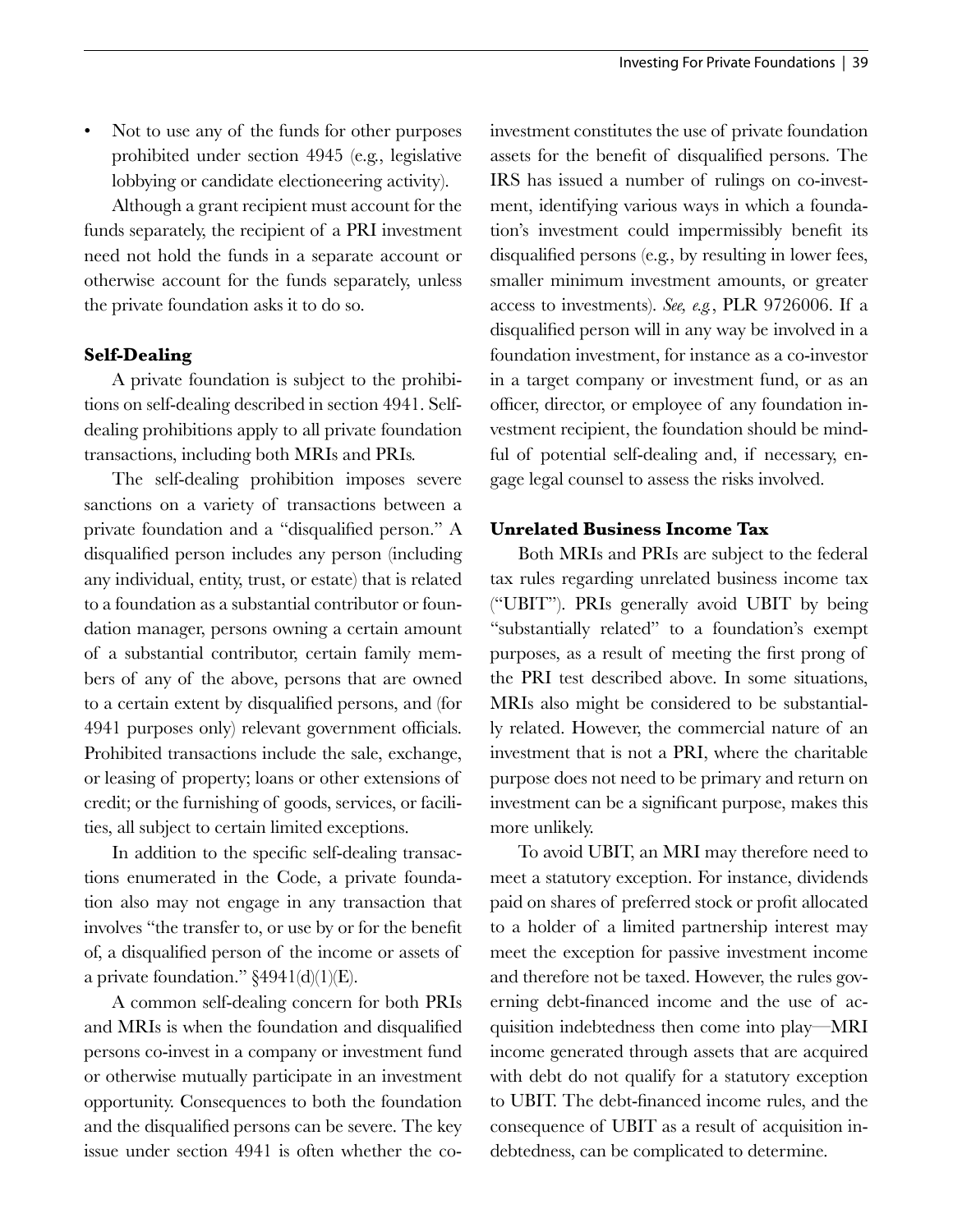With an MRI, acquisition indebtedness always must be considered. Because a PRI, on the other hand, typically would be considered "substantially related" to the charity's exempt purpose, the charity does not need to rely on a specific statutory exception to avoid UBIT. Therefore, debt financing does not create the possibility of taxation, and the foundation need not avoid debt financing or determine the proper debt-to-equity ratio for UBIT purposes.

## **Public Disclosure**

The IRS Form 990-PF requires that a private foundation identify its PRIs made in the filing year. See Form 990-PF, Part IX-B. PRIs in non-charities requiring expenditure responsibility also must be reported correctly in the Form 990-PF. Proper reporting is critical; a court decision involving a PRI made by one foundation strictly upheld the IRS requirement for complete PRI reporting on Form 990-PF and held that the IRS was entitled to collect section 4945 excise taxes on a PRI that the foundation did not adequately report. *See Charles Stewart Mott Foundation v. United States*, 938 F.2d 58 (6th Cir. 1991).

MRIs are reported along with all of the foundation's other investments; no special reporting of MRIs is required. A foundation nevertheless may wish to highlight on its financial statements and Form 990-PF reporting its employment of investments in support of its mission.

**Prudent Investment Considerations •** A PRI permits a foundation to make investments that significantly further its charitable purpose without satisfying a prudent investor standard as would be necessary for a permissible business investment. An MRI, on the other hand, is treated on a par with other foundation investments and not as a charitable activity. Therefore, an MRI must meet the same applicable prudent investment standards under state and federal law as a pure commercial investment.

Each state has its own law defining director fiduciary duties and how this fiduciary standard applies specifically to investment decisions. Different prudent investor standards applicable to MRIs are described below.

#### **Federal Tax Law**

Section 4944 prohibits a private foundation from investing any amount, whether income or principal, "in such a manner as to jeopardize the carrying out of any of its exempt purposes." §4944(a)(1). An investment is considered to jeopardize the carrying out of exempt purposes of the private foundation if the foundation directors have failed to exercise ordinary business care and prudence prevailing at the time of making the investment in providing for the long- and short-term financial needs of the foundation to carry out its exempt purposes. In exercising that standard, foundation directors should consider the expected return, the risks of rising and falling price levels, and the need for diversification. Under section 4944, no investment is *per se* improper. Rather, the determination whether a jeopardy investment exists is made "on an investment by investment basis, in each case taking into account the foundation's portfolio as a whole." Treas. Reg. §53.4944-1(a)(2)(i).

The determination whether an investment is a jeopardy investment is made as of the time that the foundation makes the investment "and not on the basis of hindsight." If an investment does not jeopardize the carrying out of a foundation's exempt purposes at the time it is made, the investment shall never be considered to jeopardize the carrying out of such purposes, even though, as a result of such investment, the foundation subsequently suffers a loss.

A reason often cited in IRS private letter rulings for a fiduciary failing to meet the investment standard under section 4944 is a lack of diversification. Many of these rulings involve a significant amount of the foundation's investments in one company. For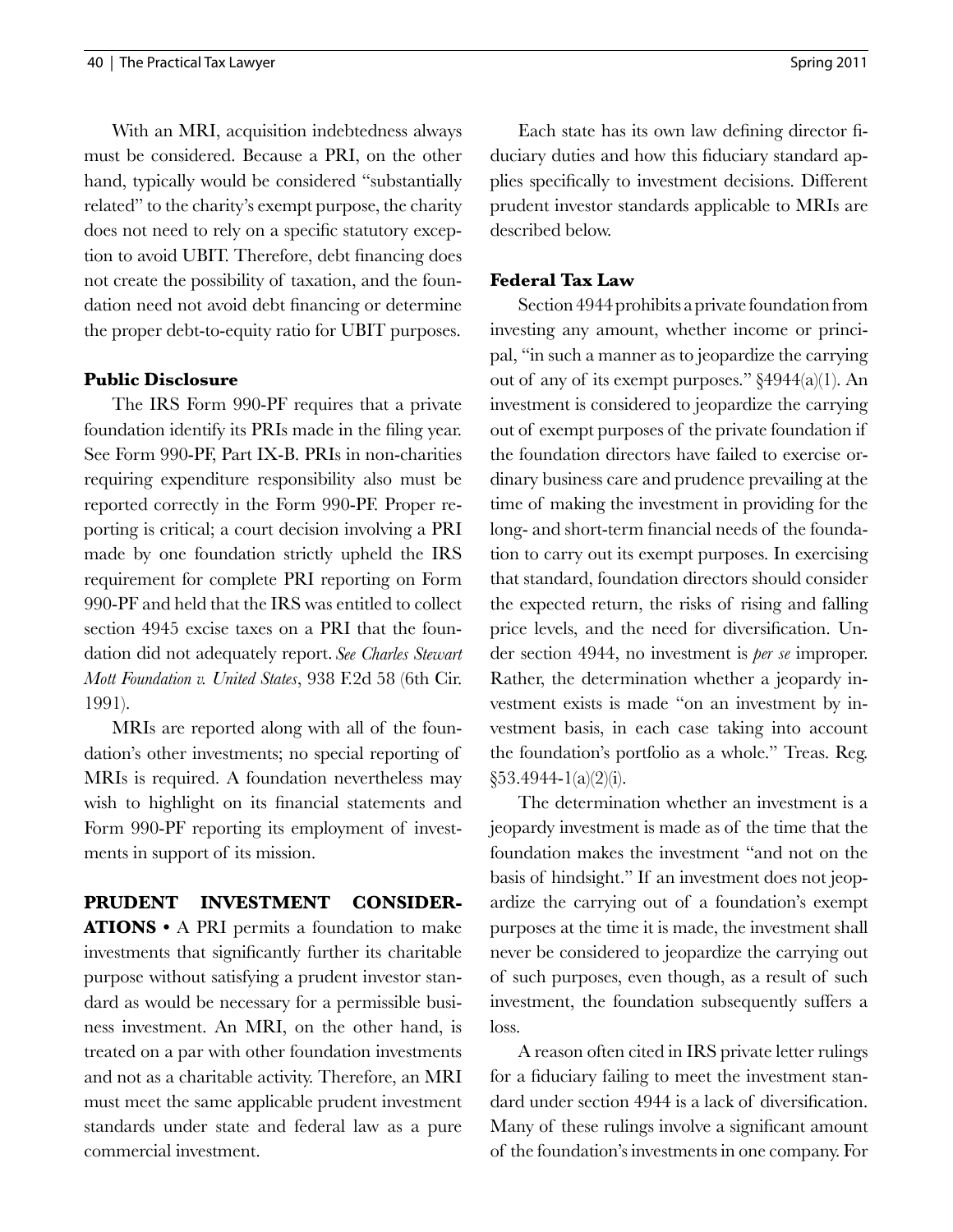instance, the IRS determined that private foundation managers failed to meet the requisite standard of care when the percentage of the private foundation's assets invested in one company exceeded 50 percent. PLR 8631004. See also General Counsel Memo 39537 (violation of section 4944 when approximately 75 percent of private foundation assets were invested in a publicly traded stock that was not of blue chip quality.)

In other rulings, the IRS has indicated what level of diversification it did find acceptable when a foundation included nontraditional investments as part of its portfolio. For instance, the IRS found no jeopardizing investment when no more than 30 percent of the foundation's total assets would be in "alternative investments" and no more than two percent of the portfolio would be in any one fund. PLR 9723045. (The IRS noted that the foundation relied on the advice of two outside investment consultants, all of the funds were limited liability vehicles, and the foundation would incur no debt to make the proposed investments.)

No bright line exists for what level of diversification is considered prudent. The analysis will be fact-specific in each case, and diversification is only one of many factors in each investment decision. However, it does appear from IRS rulings that allocating a small percentage of a portfolio to higherrisk investments is unlikely alone to result in a violation of the jeopardizing investment rules.

## **State Corporate Or Trust Law**

The corporate law in each state may set forth a specific standard for directors making investments on behalf of a nonprofit corporation. For instance, charities in California are governed by the "prudent person" investment rule: in investing, reinvesting, purchasing or acquiring, exchanging, selling, and managing the corporation's investments, directors must "avoid speculation, looking instead to the permanent disposition of the funds, considering the probable income as well as the probable safety of the corporation's capital." California Corporations Code §5240. This standard does not apply, however, to "assets which are directly related to the corporation's public or charitable programs." California Corporations Code §5240(a).

For foundations formed as trusts rather than corporations, trust law instead of corporate law would provide the applicable prudent investor standard.

## **UPMIFA**

Almost all of the states have adopted some version of the Uniform Prudent Management of Institutional Funds Act, which includes a fiduciary standard for the management and investment of institutional funds. This investment standard applies to all institutions, not just private foundations or charities with an endowment.

Under UPMIFA, the standard for prudent investment is as follows: "each person responsible for managing and investing an institutional fund shall manage and invest the fund in good faith and with the care an ordinarily prudent person in a like position would exercise under similar circumstances." UPMIFA §3(b).

UPMIFA applies the "modern portfolio investment theory" in its fiduciary standard for the management and investment of institutional funds by nonprofit corporations. Therefore, decisions about an individual asset are to be made in the context of the portfolio of investments as a whole and as a part of an overall investment strategy having risk and return objectives reasonably suited to the organization. As a general matter, no type of investment is *per se* deemed imprudent under UPMIFA. Except under special circumstances, an organization must diversify its investments.

UPMIFA enumerates certain specific factors that, if relevant, a charity must consider in making an investment decision. In addition to considerations like the expected total return and the organization's need to preserve capital, these factors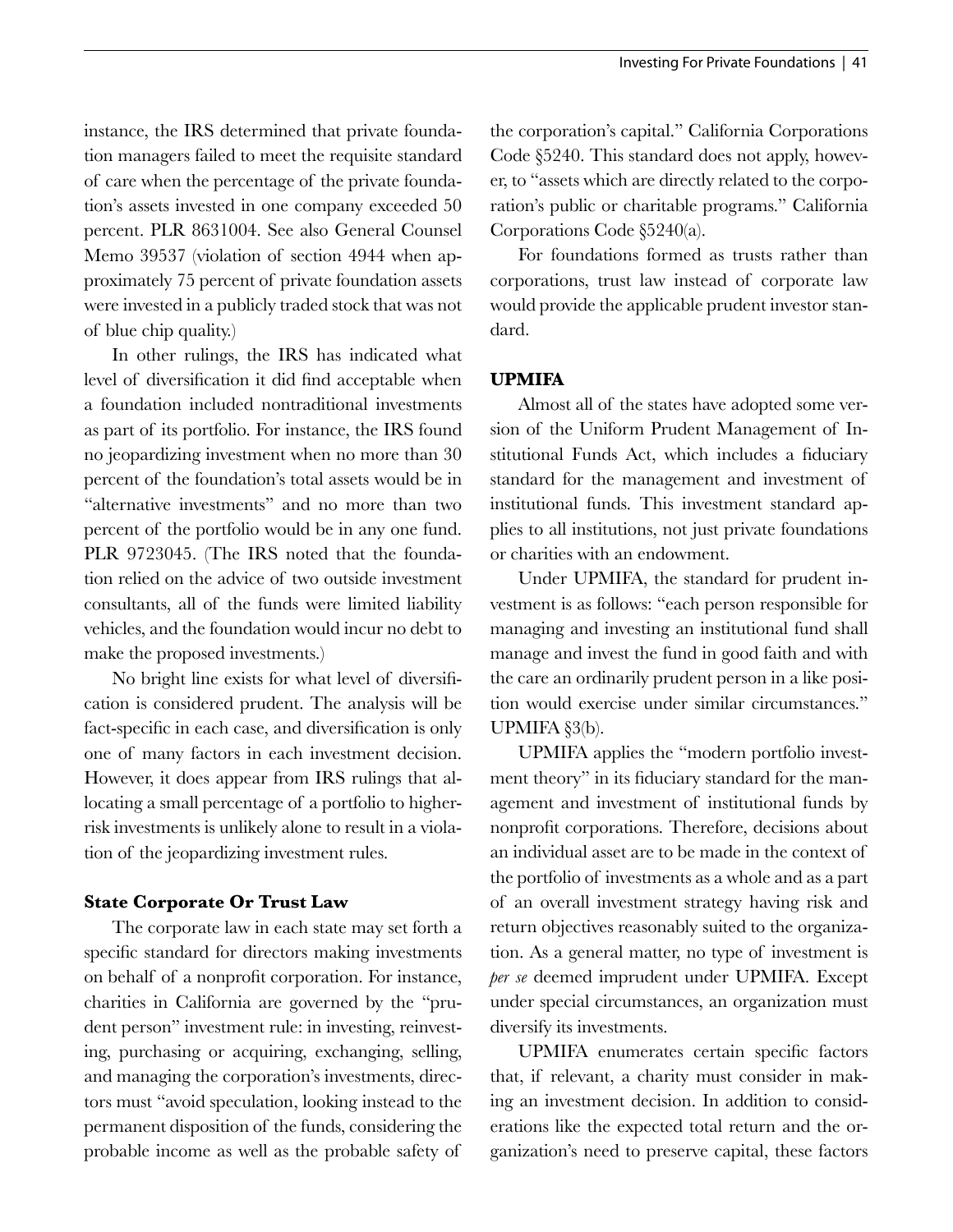also include "an asset's special relationship or special value, if any, to the charitable purposes of the institution." According to the Uniform Law Commission, which drafted UPMIFA, the Act "does not preclude a charity from acquiring and holding assets that have both investment purposes and purposes related to the organization's charitable purposes." *See UPMIFA Program Related Assets Article* at www.upmifa.org.

## **Investment Policy**

A foundation must also consider whether a proposed MRI complies with its own investment policy, which may set additional restrictions for an investment beyond the fiduciary considerations discussed above. For instance, an investment must fit within any pre-existing asset classes and permitted allocations that the organization already has established. On the other hand, if the proposed investment is particularly underrepresented in the portfolio, or might hedge against declines in other parts of the portfolio, an MRI could contribute to diversification even if not part of an existing asset allocation plan.

## **Donor Restrictions**

A foundation must make investment decisions consistent with donor intent. If, at the time of a donation, a donor expressly permitted or required the consideration of mission-related criteria in investing the donated funds, then an MRI properly based on these criteria should not be barred by prudent investor standards. When considering future gifts, the donor and the charity should consider whether restrictions on the gift would help or hinder the recipient foundation from pursuing certain uses for the funds. A donor restriction may free the board of directors from concerns regarding liability for not meeting state prudent investment standards that would otherwise apply. However, donors may not relieve a private foundation from complying with section 4944. Section 4944 does not apply to assets that are donated to the foundation by gift or bequest, as opposed to investments that the foundation itself purchases. Treas. Reg. §53.4944-1(a)(2) (ii).

**Conclusion ·** MRIs and PRIs are two distinct tools that can be used by a private foundation to further its mission. While PRIs must primarily serve a charitable purpose and in many respects are treated similarly to grants for tax purposes, an MRI is fundamentally a financial investment rather than a grant and must meet applicable prudent investor standards like more conventional investments. The private foundation rules applicable under federal tax law will not only affect a foundation's compliance and reporting obligations, but often as a result will play a significant role in shaping the terms of an investment. Therefore, a private foundation and its tax advisors should consider these implications carefully before making an investment decision.